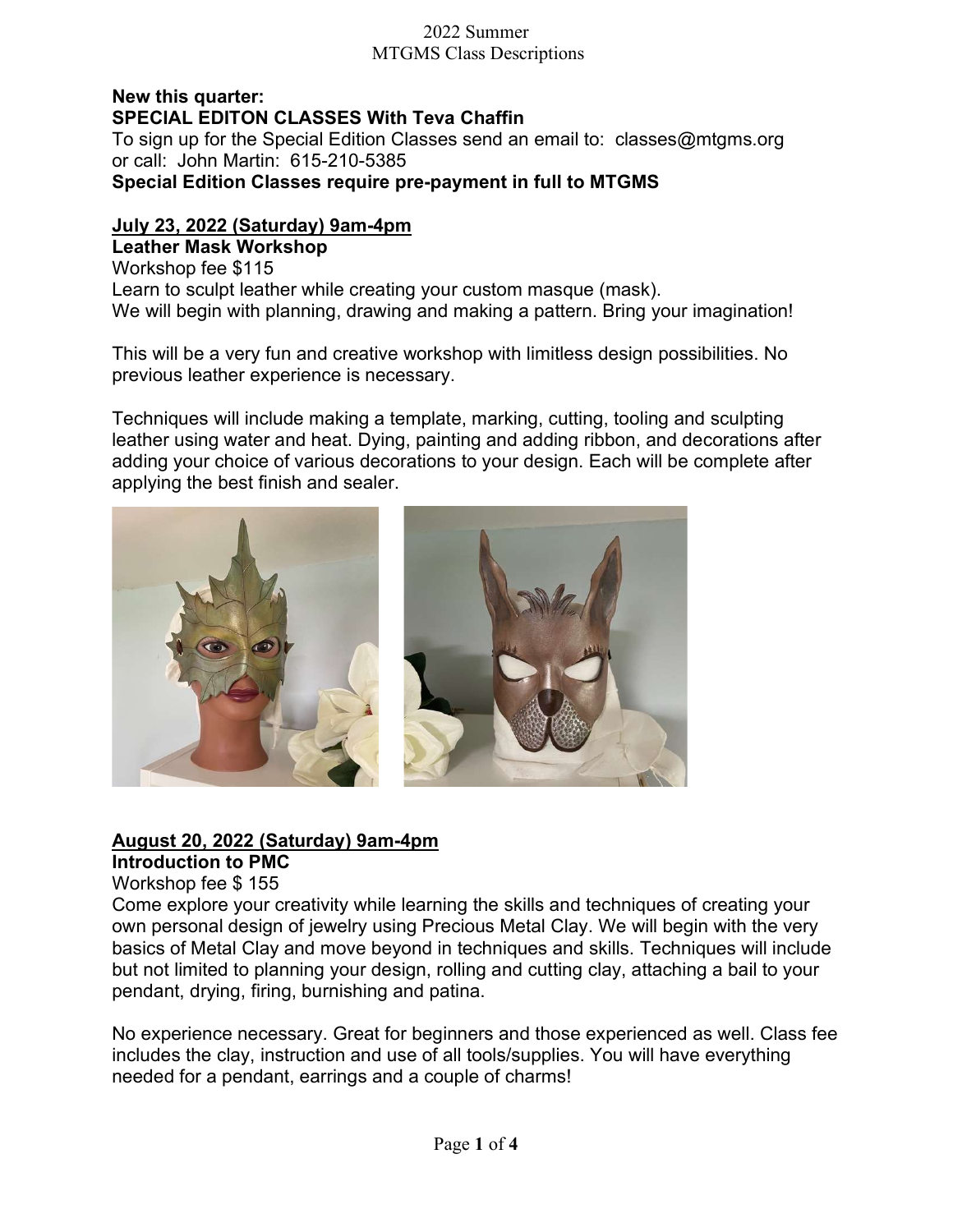

#### Fusing - Fine Silver Sheet & Metal Clay Syringe Workshop fee \$155

This class will provide the knowledge and skill of fusing fine silver sheet with metal clay syringe. We will begin planning the design of our bracelet links and drawing the art to be embossed on the silver sheet. Techniques to be explored include: transferring drawing to metal, preparing the fine silver sheet,

Applying the syringe, firing, burnishing and exploring color with alcohol inks. These techniques open up a world of design possibilities for pendants and bracelets.

Previous experience with metal clay syringe is helpful but not necessary.

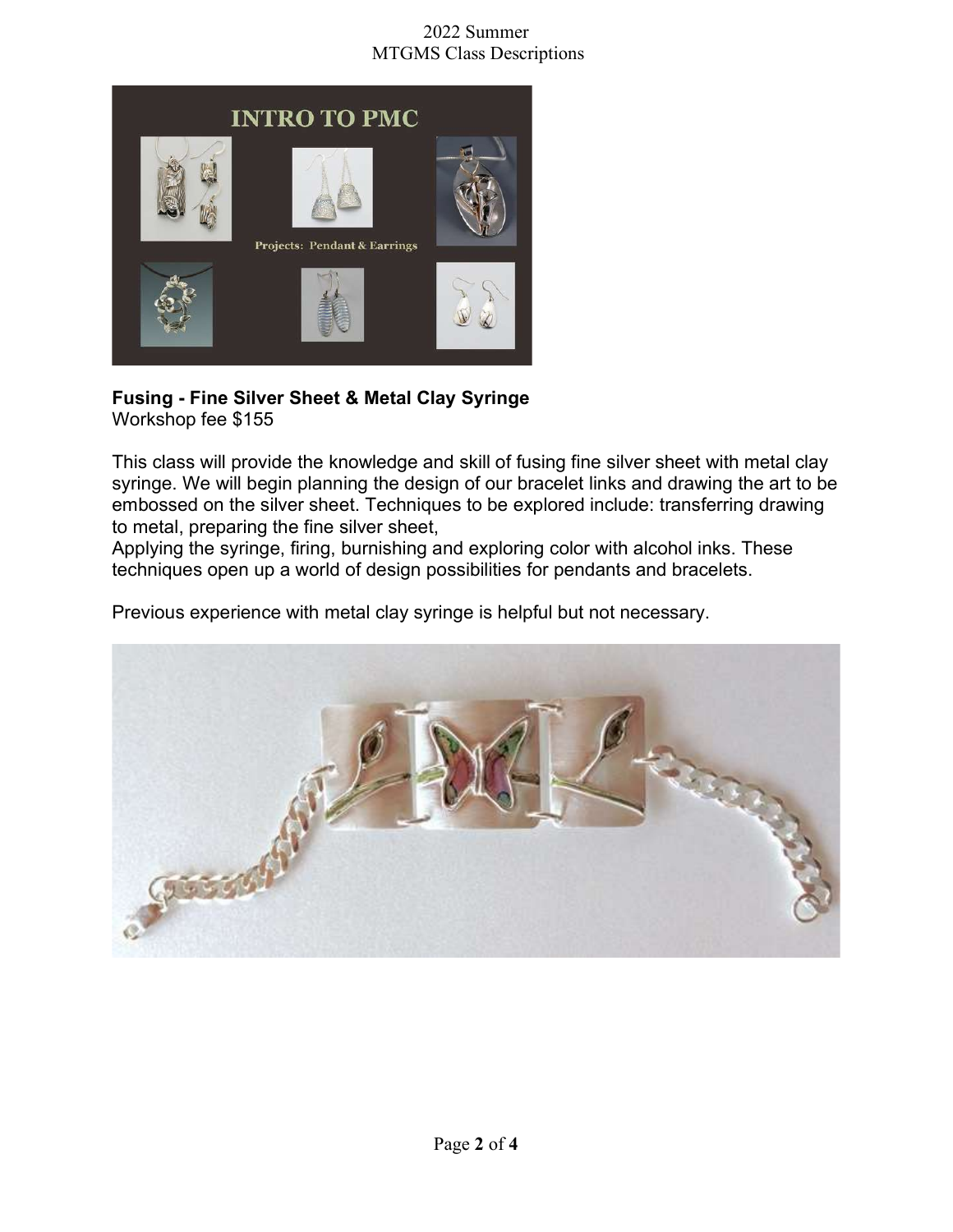## Other New Classes this Quarter

## Leather Stamping

We will be making a bracelet and/or earrings with stamping tools. You will learn how to design these items using different techniques.

## Metal Smithing 101

This class is an introduction to metal crafting.

Focus will be on: Safe Practices in the Silver Studio, Overview of Equipment, Cutting and sawing using a Jeweler's Saw and Blade, Annealing and Pickling, Stamping, Files and Filing Techniques, Soldering, Bezel Setting and Polishing.

The students will be working with copper as the primary metal and will complete two projects with a possibility of a third project.

# Continuing classes

## Faceting Supplies \$2 and up

Faceting is the art of cutting gemstones to look like diamonds, so that it gathers light and then sends it back to the viewer. You will learn to use a faceting machine. The beginning student will learn the basics and use simple material and design to cut their first stone. During this process you will learn the proper use of the faceting machine, how to read a facet diagram, and various tricks of the trade. These techniques can then be used by the student to cut semi-precious and precious gemstones.

#### Lapidary Supplies \$5 and up

Lapidary is the art of cutting and polishing stones. The student will learn how to cut gemstones, using specialty saw and grinders to shape the gemstone into cabochons (cabs) that can be set into commercial jewelry, or can be used in wire wrapping or silversmithing projects. Students will be provided with their first slab (a slice of agate or jasper). Student may bring their own gemstone and instructors will have other slabs and gemstones available for the student to purchase. Day and night classes are 2- 3 hours long, offered each week for the 3 month quarter. You should cut a number of gemstones during the quarter. Your instructor will help you learn what to look for in gemstones and how best to orient them into a beautiful design

## Silver Jewelry or Silver Fabrication Supplies \$50 and up (Depending on the price of silver)

In this class you will learn the art of silversmithing or fabricating silver into beautiful jewelry. Using an acetylene gas torch you will learn the fine art of soldering, and basic jewelry design. For new silversmiths you will learn the basics which include the proper way to handle a torch, how to use various hand tools and basic jewelry design. For the more advanced or retuning students you will learn new techniques and have the ability to complete your own designs and projects. Instructors will have silver and other materials available for students to purchase. Each instructor will teach his or her methods and designs. As you advance you will be given the option to advance to more challenging projects. You may purchase gemstones and/or silver from the instructor or bring your own, except where the instructor teaches different projects in class